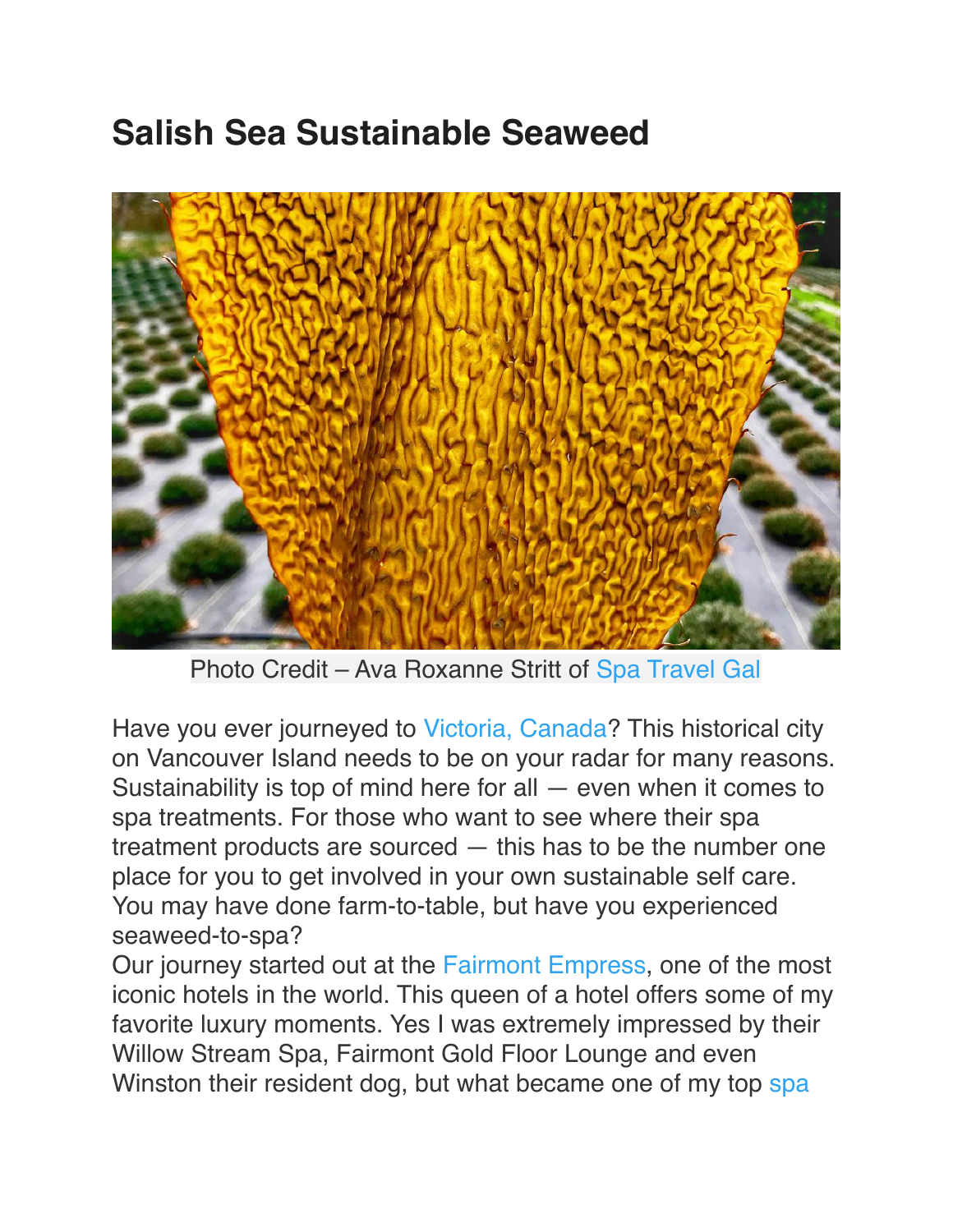[travel](https://www.spatravelgal.com/) experiences ever was a trip to a lavender farm — [Bilston](https://bilston.ca/)  [Creek Farm](https://bilston.ca/). Here we partook in small bath lavender distilling, "Tea at the Empress" to-go, and a hike to the Salish Sea on the Sitting Lady Waterfall trail. It was exciting to see the sea where the seaweed was foraged that would be used for our spa treatment later that afternoon.



Photo Credit – Ava Roxanne Stritt of [Spa Travel Gal](https://www.instagram.com/spatravelgal/)

Adam Butcher of [Seaflora Skincare](https://seafloraskincare.com/) not only told us why organic seaweed is one of the best things to put on your skin, he allowed us to smell, see and touch it ourselves. It is not smelly or slimy. It actually feels extremely refreshing on your skin. Some of the benefits of seaweed skincare are detoxification, mineralization, balancing of pH level, lowering inflammation and promoting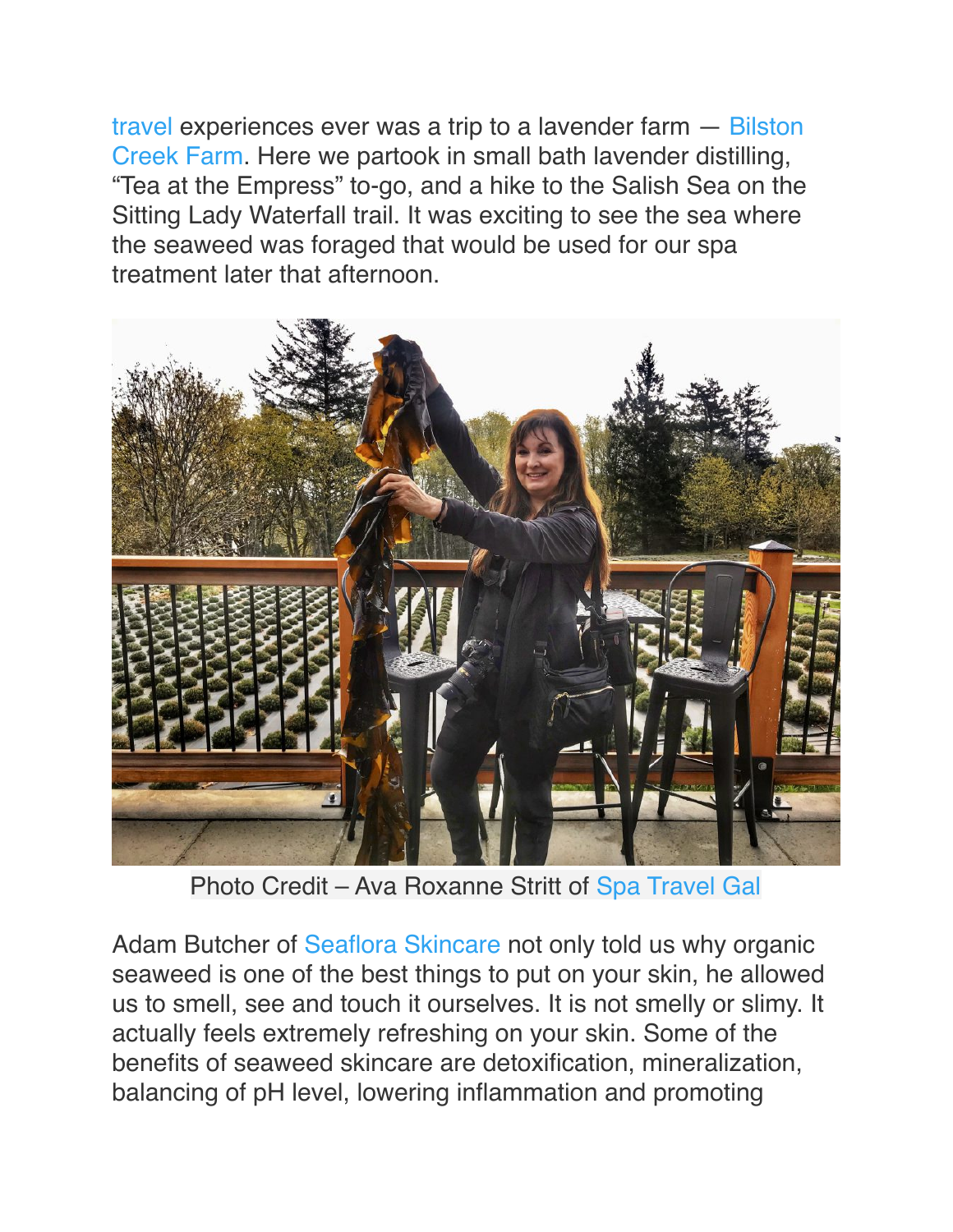overall health. Just knowing that it was both sustainable and the best choice for organic skincare, made me eager to receive a spa treatment with something foraged so near a luxury spa. Th[e](https://seafloraskincare.com/seaweed-harvest/) [seaweed harvest](https://seafloraskincare.com/seaweed-harvest/) happens various times throughout the year. I plan to return to partake in one of these sustainable environmental preservation harvests myself one day soon. You should plan a tour for yourself, too.



Photo Credit – Ava Roxanne Stritt of [Spa Travel Gal](https://www.instagram.com/spatravelgal/)